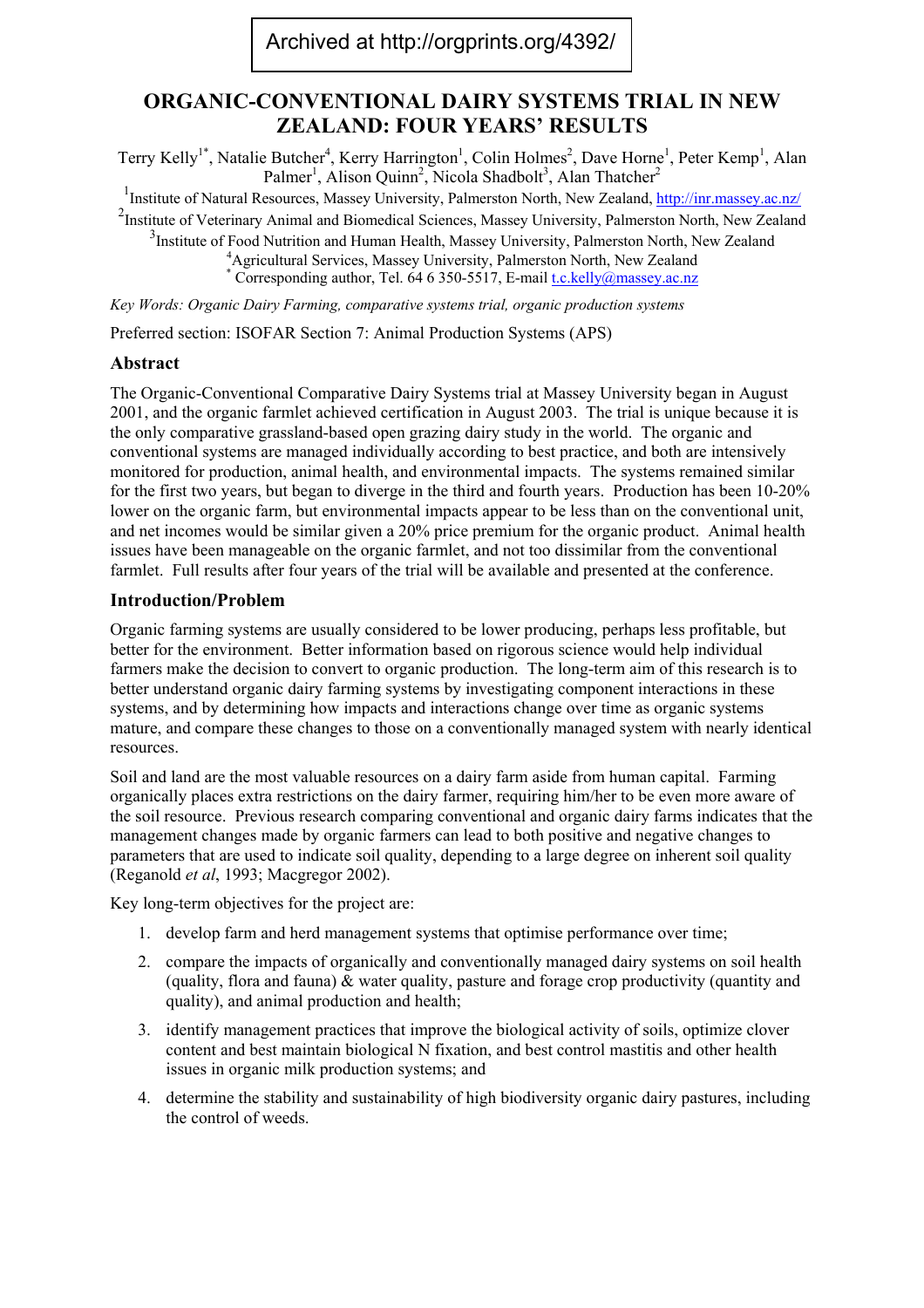## **Methodology**

The Dairy Cattle Research Unit (DCRU) at Massey University in Palmerston North, New Zealand was split into two similar size farmlets, one conventionally managed (21.3ha) and the other organically managed (20.4ha), on 1 August 2001, at which time the organic farmlet began its organic conversion period. The DCRU was split in such a way that both farmlets were as similar as possible, including the herds. On 1 August 2003, the organic farmlet achieved its full AgriQuality (IFOAM accredited) organic certification.

The herd was split by breeding worth (BW) and production worth (PW), somatic cell count history, age and size to provide two herds as similar as possible. Both herds consisted of the same number of cows (44 Holstein Friesians) in the first year, with the expectation that cow numbers in the organic herd would decrease over time. Due to the slight difference in size, the stocking rate was actually slightly higher on the organic farmlet through the second year, but this was reversed deliberately in the third and fourth years, with the stocking rate higher on the conventional.

Although the organic farmlet has achieved full certification, the actual transition from conventional to organic production is continuing, with many of the biological systems taking longer than two years to make the adjustment from conventional management (Dabbert and Madden 1986). Thus, the whole farming system, and resulting profits, is still in transition.

Each of the two DCRU farmlets is managed individually according to "best practice" for its particular type of management system and environmental conditions. Thus, no attempt is made to try to do the same thing on one farm as is done on the other farm. For the organic farm, best practice is guided by the certifying agency (Agriquality) and by an organic farmer advisory group. Comparisons between the two systems are made through regular intensive monitoring, and full economic costing methods are used to determine the differences in cost of production under the two systems, and to influence management decision making.

Animal growth and health status for both herds are carefully monitored. There is considerable focus on preventative management on the organic unit, with extensive use of a range of homeopathic, herbal and other alternative treatments, tonics and drenches. This is further enhanced by carefully selected fertilizer inputs, based on herbage and soil analysis results, and focusing on a far wider range of trace elements and minerals than is standard practice on the conventional unit. Balancing trace element intake is also carefully considered for a wider range of elements than on the conventional unit and appropriate supplements are given to the organic herd, mainly in the form of fish proteinated chelates in the water trough, sprayed onto pasture or drenched orally. The parasite status of the organic calves is monitored closely throughout the period of maximum risk.

Regular monitoring of the mineral status of both herds is carried out and supplementation adjusted accordingly. Serum copper, selenium and magnesium have been analysed on a regular basis either for the purposes of routine monitoring or to check that changes to a supplementation regime were having the desired effect. Testing for other minerals is also carried out when circumstances indicate the possibility of inadequate intake. This additional testing includes analysis of serum for calcium, vitamin B12 and zinc, and liver biopsy samples for copper and vitamin B12.

The pasture composition of the organic and conventional farms has been surveyed twice yearly in October/November and again in May, except in 2002 when only the May survey was carried out. These surveys include herbage accumulation in all paddocks in each system, botanical composition in each season by point analysis of the pastures (including weeds) along permanent transects, and seasonal nutritive value of the pastures and other feed sources.

A range of soil properties and processes are being measured on both farmlets. Soil physical characteristics that are being monitored include; bulk density, infiltration rates, macroporosity, and aggregate stability. A range of indictors of soil micro- and macro-organism activity are also being measured including respiration rate, earthworm populations, microbial-C, total C, and degradation of cellulose strips.

Soil nitrogen dynamics are being studied in detail, with monitoring of nitrogen availability to pasture (total N, ammonium-N, nitrate-N and mineralisable-N), and nitrogen losses to the aquatic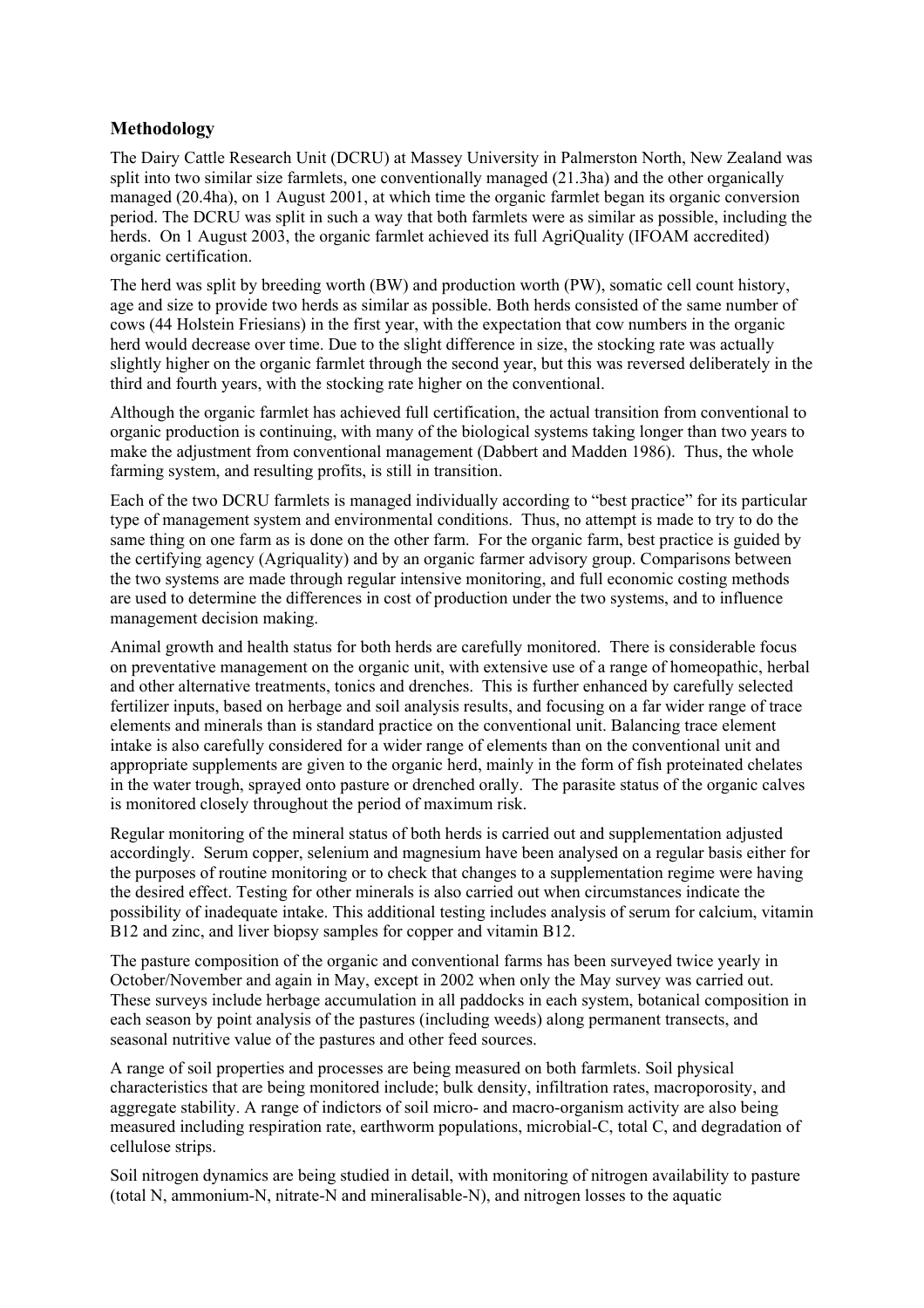environment. Nitrogen leaching is measured using a network of suction cup samplers, and drainage is sampled as it enters surface water from pipe drain outlets. Soil chemistry monitoring includes inorganic and total organic forms of phosphorus, along with resin extractable, sodium bicarbonate extractable, sodium hydroxide extractable, and acid extractable fractions. A range of acidification indicators are monitored including pH in water and KCl, and pH buffering capacity. Cation exchange capacity and exchangeable cations are also measured.

# **Results and brief discussion**

In general, the results of the first two years of the trial (2001-03), the conversion period for the organic farmlet, showed little difference in productivity, animal health, and soil and herbage quality between the two farms. The conventional and "in conversion" organic farms produced similar amounts of milksolids per cow and per hectare, and somatic cell counts were low for both herds. In the first season, milksolids per hectare were 959 and 993 and per cow were 436 and 451for the organic and conventional farms respectively. These compare favourably with the district average of 314 kgMS/cow that year. In the second season, with a very dry summer, milk production again was similar on both farmlets (723 kgMS/ha and 745 kgMS/ha respectively for conventional and organic). However, the cost per kg of milksolids produced was 23% higher on the organic farmlet, due mainly to the fact that it was a very dry summer and organic feed had to be brought in from off farm.

Animal health issues did not appear to differ significantly between the two units and there were no significant issues recorded on either unit during the first two seasons. Mastitis and somatic cell count data were analysed and reported by Lopez-Villalobos, *et al* (2003). The trial appears to indicate that the fish proteinated chelates are effective for a range of minerals. These products are a relatively inexpensive, easily administered but untested organic alternative to conventional mineral supplementation practices and the benefits of these products to all farmers are worthy of further investigation.

The third season (2003/04), the first in fully certified production, was characterised by average rainfall, but lower than average temperature and sunshine during Spring and Summer, with an extremely wet February. Overall, it was a very good dairy season. During this first season of full certification  $(01/07/03 - 30/06/04)$ , the organic farmlet consistently grew less pasture than did the conventional farmlet, 11 tDM/ha on the organic farmlet compared to 13.5 tDM/ha on the conventional, so that less pasture was consumed and more supplements were fed on the organic farmlet. In particular, the conventional farmlet produced more pasture in early spring due to the application of urea fertiliser. The number of cows on the organic farmlet that season was lower than on the conventional side, 46 and 51 respectively. Because of these differences, milksolids production by the organic herd was lower both per cow (410 kgMS/cow vs. 457 kgMS/cow) and per hectare (925 kgMS/ha vs. 1094 kgMS/ha) than the conventional herd.

The 2004-05 season was characterised by a cool wet spring and early summer followed by a warm and dry late summer-autumn period, resulting in reduced pasture growth and milk production levels from the previous season. Stocking rates were down on both farmlets, with 43 cows and 48 cows respectively on the organic and conventional units. The dry autumn resulted in the organic herd and some of the conventional cows being dried off earlier than usual, contributing to the reduced production levels, particularly on the organic farm. Milk production on the organic farmlet was lower per cow (-14%) and per hectare (-20%) than on the conventional farmlet.

Both herds had similar body condition scores, and somatic cell counts were similar, though higher in both herds than in the two previous years. The organic herd had a higher incidence of *Staphylococcus aureus* infection in 2003/04 and 2004/05. Mastitis has been controlled in the conventional herd by the use of antibiotics and dry cow therapy, whereas homeopathic remedies were the frontline remedies for the organic herd. Other animal health indicators were also similar between the two herds. The organically reared calves have grown exceptionally well and tended to be slightly heavier and in better condition than their conventional counterparts. Parasite levels revealed no cause for concern at any stage. Similarly, the rising 2 year old heifers which have had a similar feeding regime have done well.

Soil monitoring up to autumn of the third season revealled no differences between the conventional and organically managed paddocks for ammonium-N, nitrate-N or mineralisable-N. The values for respiration rate, which is often viewed as a key indicator of micro-organism activity, were identical on the conventional and organically managed paddocks. Likewise, there is no difference in earthworm